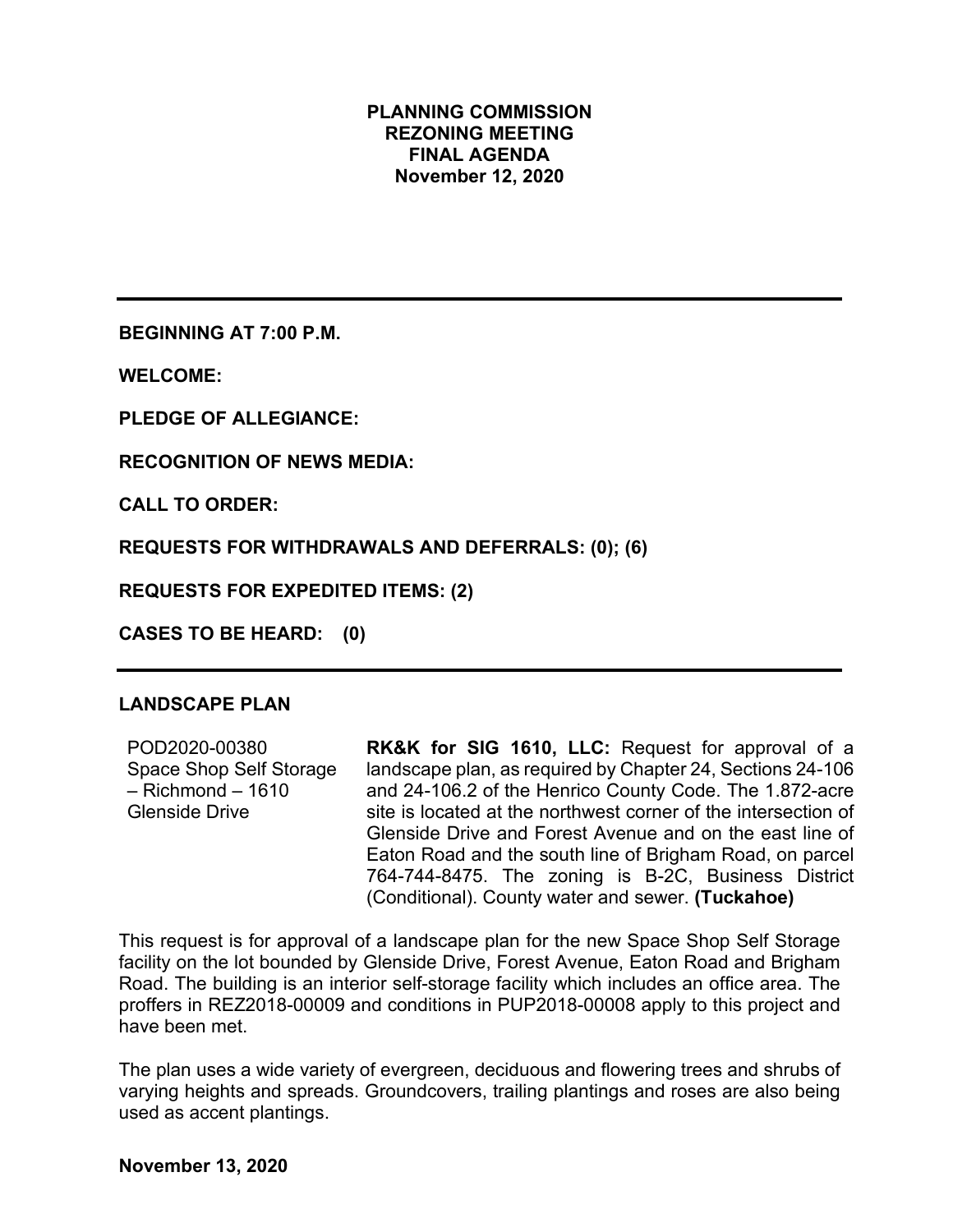The landscape plan shows massed evergreen and flowering plantings along Eaton and Brigham Roads to help screen the site from the surrounding neighborhood. The landscaping on the Glenside Drive side of the building uses columnar evergreens, deciduous street trees, flowering trees and shrub roses to enhance the rhythm of brick panels and windows.

Staff recommends approval subject to the annotations on the plan and the standard conditions for landscape plans. **(Expedited Agenda Requested)**

### **(Staff Report by Salim Chishti) (Applicant's Representative: Malachi Mills) (Applicable Rezoning Cases and PUPS: REZ2018-00009 and PUP2018-00008) Approved**

### **FAIRFIELD:**

**PUP2020-00019 Lawrence Creeger for EventMakers-USA, Inc.:** Request for a Provisional Use Permit under Sections 24-62.2(f), 24-66(a), 24-70(a), 24-120 and 24- 122.1 of Chapter 24 the County Code to allow outdoor special events on Parcels 771-756- 5980, 771-756-7746, and 771-757-8224 located at the northwest intersection of E. Parham Road and Ackley Avenue. The existing zoning is M-1 Light Industrial District and M-2 General Industrial District. The 2026 Comprehensive Plan recommends Light Industry and Environmental Protection Area. **Staff – Ben Sehl (Deferral Requested to December 10, 2020 Meeting) Deferred to the December 10, 2020 Meeting**

**REZ2020-00036 Jeffrey P. Geiger for Gouldin Properties, LLC:** Request to conditionally rezone from B-1 and B-3 Business Districts to B-3C Business District (Conditional) Parcels 801-733-8844 and part of Parcel 802-733-0431 containing 1.24 acres located on the east line of Mechanicsville Turnpike (U.S. Route 360) approximately 615' north of its intersection with Harvie Road. The applicant proposes business uses. The uses will be controlled by zoning ordinance regulations and proffered conditions. The 2026 Comprehensive Plan recommends Commercial Concentration. Part of the site is in the Enterprise Zone. **Staff – Mike Morris (Deferral Requested to December 10, 2020 Meeting) Deferred to the December 10, 2020 Meeting**

### **THREE CHOPT:**

None.

### **TUCKAHOE:**

**REZ2020-00037 Gary Lee Scottow for ORSA, LLC:** Request to conditionally rezone from R-3 One-Family Residence District to O-1C Office District (Conditional) on Parcel 754-743-3548 containing .688 acres located on the east line of Eastridge Road approximately 315' north of its intersection with Holly Hill Road. The applicant proposes office uses. The uses will be controlled by zoning ordinance regulations. The 2026 Comprehensive Plan recommends Office.

**Staff – Kristin Smith (Expedited Agenda Requested) Recommended for Approval**

**November 13, 2020**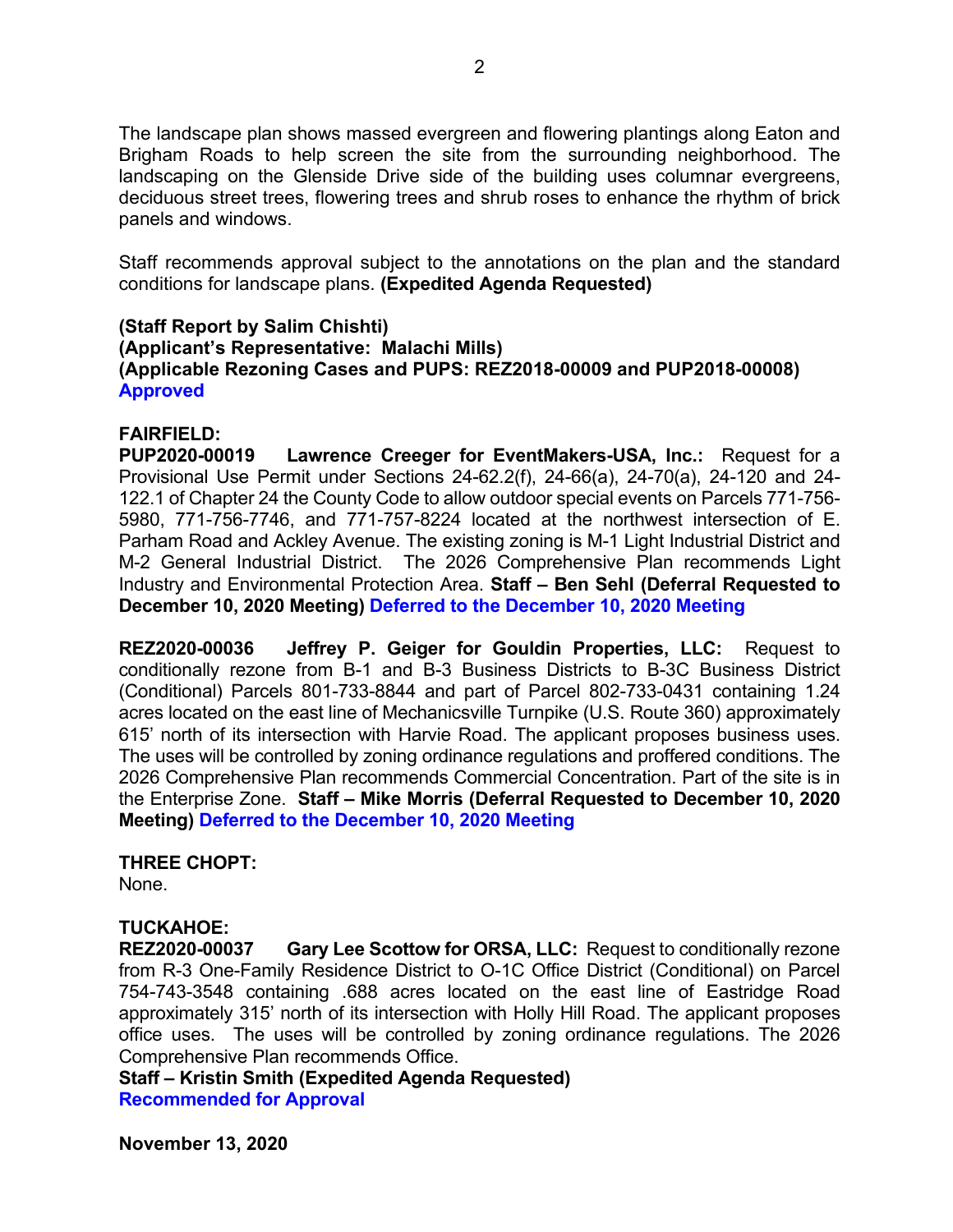#### **BROOKLAND:**

# *(Deferred from the September 10, 2020 Meeting)*

**Bhoopendra Prakash:** Request to amend proffers accepted with Rezoning case C-81C-96 on Parcel 774-746-2037 located at the northeast corner of Staples Mill Road and Aspen Avenue. The applicant proposes to amend proffers regarding setbacks and landscape buffers. The existing zoning is B-2C Business District (Conditional). The 2026 Comprehensive Plan recommends Commercial Concentration. The site is in the Enterprise Zone. **Staff – Mike Morris (Deferral Requested to the January 14, 2021 Meeting) Deferred to the January 14, 2021 Meeting**

**PUP2020-00018 Bhoopendra Prakash:** Request for a Provisional Use Permit under Sections 24-58.2(a), 24-120 and 24-122.1 of Chapter 24 of the County Code to allow for 24-hour operation of a convenience store with fuel pumps and car wash on Parcel 774- 746-2037 located at the northeast corner of Staples Mill Road and Aspen Avenue. The existing zoning is B-2C Business District (Conditional). The 2026 Comprehensive Plan recommends Commercial Concentration. The site is in the Enterprise Zone.

**Staff – Mike Morris (Deferral Requested to the January 14, 2021 Meeting) Deferred to the January 14, 2021 Meeting**

**REZ2020-00035 Ross C. Allen for Power Systems & Controls, Inc.:** Request to conditionally rezone from M-1 Light Industrial District and M-1C Light Industrial District (Conditional) to M-2C General Industrial District (Conditional) Parcel 777-743-3330 and part of Parcel 777-742-5090 containing 22.63 acres located at the northwest intersection of Byrdhill Road and Burley Avenue. The applicant proposes industrial manufacturing. The use will be controlled by zoning ordinance regulations and proffered conditions. The 2026 Comprehensive Plan recommends Light Industry. Part of the site is in the Enterprise Zone. **Staff – Rosemary Deemer (Deferral Requested to the January 14, 2021 Meeting) Deferred to the January 14, 2021 Meeting**

**VARINA: Jocelyn Senn:** Request for a Provisional Use Permit under Section 24.12.1(b), 24-120, and 24-122.1 of the County Code to allow a bed and breakfast and special events on Parcels 804-675-3435, 804-675-5989, 805-675-2498, and 805-676- 8116 located on the west line of Osborne Turnpike at its intersection with Battery Hill Drive. The existing zoning is R-2A One-Family Residence District. The 2026 Comprehensive Plan recommends Rural Residential, where density should not exceed 1 unit per acre and Environmental Protection Area. The site is in the Airport Safety Overlay District. **Staff – Lisa Blankinship (Deferral Requested to the December 10, 2020 Meeting) Deferred to the December 10, 2020 Meeting**

**DISCUSSION ITEM: Zoning and Subdivision Ordinances:** The Commission will discuss scheduling a Public Hearing for 6:00 p.m. on December 10, 2020 to consider the Zoning and Subdivision Ordinances updates. **No Action Taken**